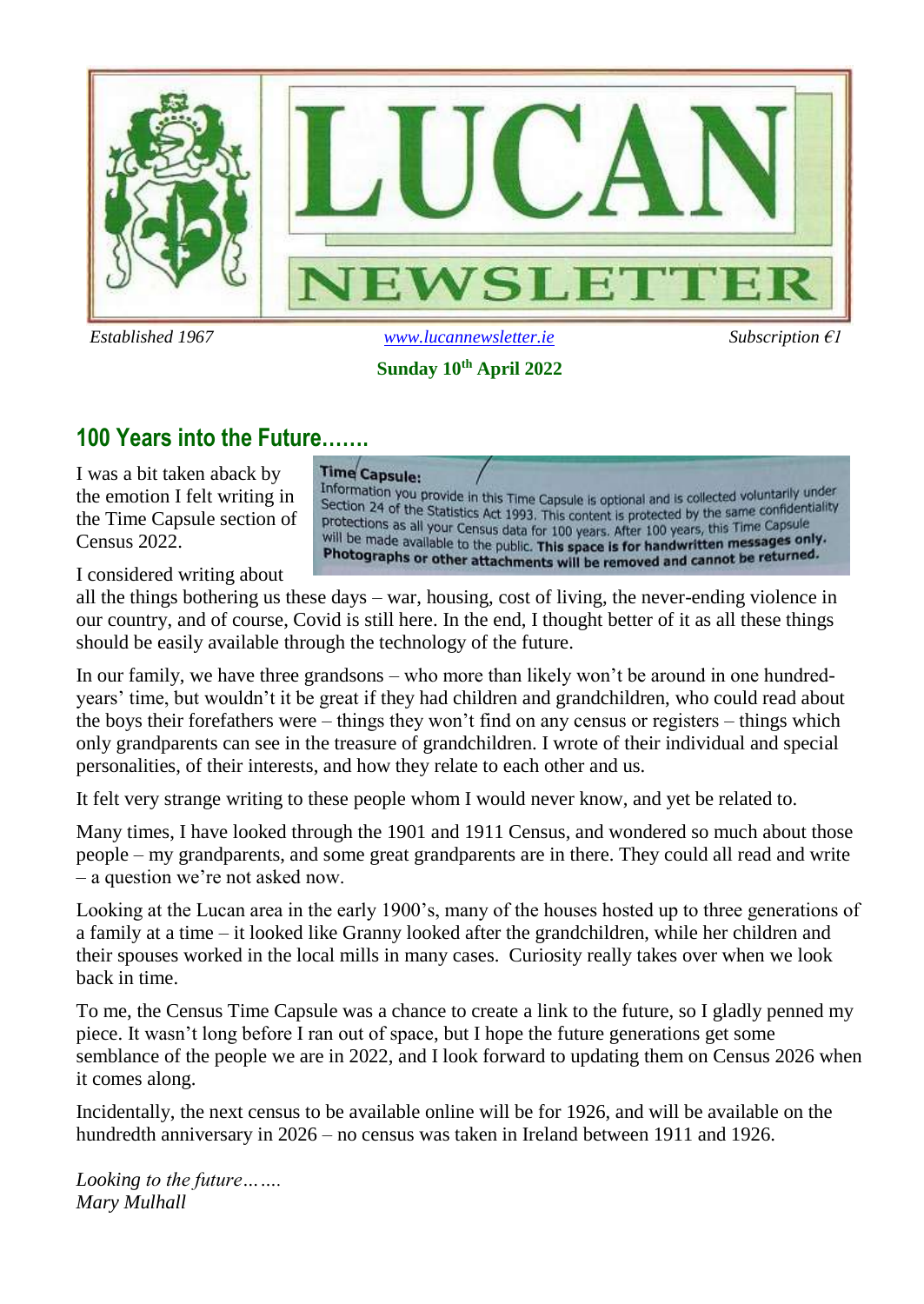### **Lucan Citizens Information Centre**

**Our telephone number is 0818 07 5090** [www.citizensinformation.ie](http://www.citizensinformation.ie/)

**COVID-19** has changed the service we offer to the public. Our drop-in service is not currently available, but we are taking phone calls, answering emails, and providing a call back service.

Call us on 0818 07 5090, leave a message with your name and number and an Information Officer will return your call as soon as possible and arrange a meeting if necessary. Or you can email your query to us at [lucan@citinfo.ie](mailto:lucan@citinfo.ie)

**Our Reception Desk in Ballyowen Castle Youth and Community Centre** is open from 10 am to 4pm on Tuesdays and Thursdays (excluding lunch  $1 - 2pm$ ) for collecting forms, etc.

**The Citizens Information Phone Service** (CIPS) 0818 07 4000 operates on Monday to Friday 9 am to 8 pm.

**MABS** – the Money Advice and Budgeting Service is the State's money advice service, guiding people through dealing with problem debt for over 20 years.

**MABS Clondalkin** phone 0818 07 2270

#### **The Foreign Births Register**

*I wasn't born in Ireland but I want to claim citizenship by descent from my Irish relatives. What are the rules?*

You are eligible to claim Irish citizenship by descent if:

One of your grandparents was born in Ireland or

One of your parents was an Irish citizen at the time of your birth but was not born in Ireland

If you meet either of these qualifications, you can become an Irish citizen by registering your birth with the Foreign Births Register.

#### *What documents do I need to register my birth with the Foreign Births Register?*

You need to have documents of your own and documents relating to your Irish relative. You should provide your own:

Birth Certificate, State-issued identification, Two proofs of address, 4 photographs.

And you also need your Irish grandparent or parents:

Birth certificate(s), Current state-issued identification (or their death certificate if they are deceased)

More documents may be needed depending on your situation (for example, if you have changed your name or you were adopted).

#### *What is the cost?*

The fees are:  $\epsilon$ 278 for an adult,  $\epsilon$ 158 for a child

#### *I am an Irish citizen by birth but my child was not born in Ireland. Should I register their birth on the Foreign Births Register?*

No, your child is automatically an Irish citizen. You can simply apply for an Irish passport for your child.

Read more about the Foreign Births Register on citizensinformation.ie,<https://bit.ly/3Ih9II9> or call us on 0818 07 4000 (Monday to Friday, 9am to 8pm).

#### **What is an Exceptional Needs Payment (ENP)**

An Exceptional Needs Payment (ENP) is a single payment to help with an essential, once-off cost that you cannot meet out of your weekly income.

For example, the payment can be used for bedding or cooking utensils when you are setting up a home for the first time, visiting relatives in hospital or prison, funeral costs or for clothing in exceptional circumstances. In some cases, you may get help with fuel bills such as heating and electricity.

The Community Welfare Service (in the Department of Social Protection) will examine your case and decide if you qualify for an ENP.

Exceptional Needs Payments are part of the Supplementary Welfare Allowance Scheme.

#### **Help with Funeral Costs:**

You may get an Exceptional Needs Payment to help you with the cost of a funeral, if your income is low. Each case is decided on by the Community Welfare Service at your local office.

#### **Help with Fuel Bills:**

If you are on a low income or a social welfare payment and need help with your heating bills, you may get an Exceptional Needs Payment. Each case is decided on by the Community Welfare Service at your local office.

#### **How to qualify for an Exceptional Needs Payment**.

You may qualify, if you:

Are living in Ireland, Pass a means test – a means test looks at any income that you have. You do not have to meet the habitual residence condition to qualify.

**More information** is available on our website at Exceptional Needs Payments (citizensinformation.ie)

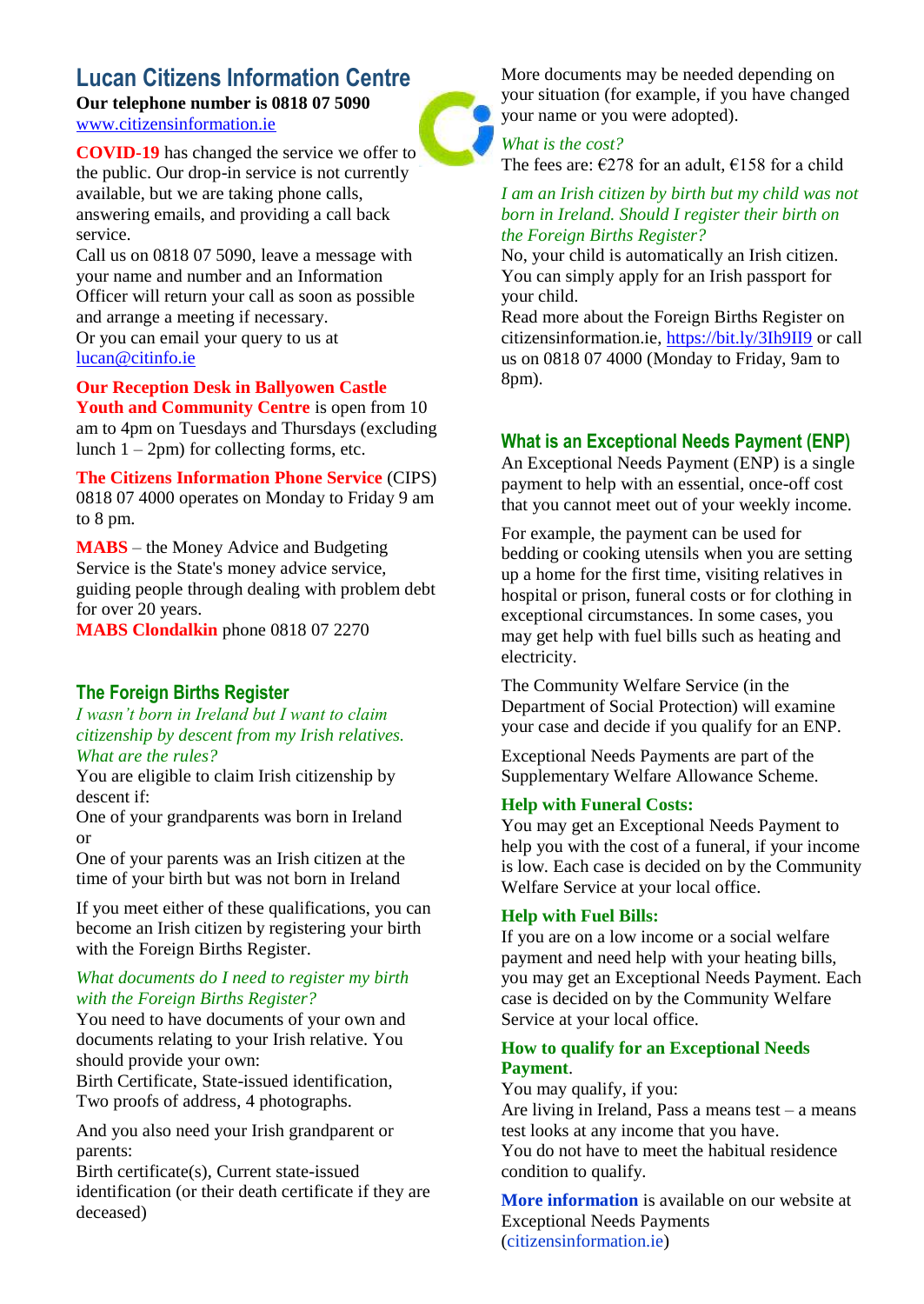### **Sarsfield Park & District Resident Association**

We are holding a clean-up of the Sarsfield Park on Saturday April 9th 2pm weather permitting. We would appreciate as many residents who are able to join us to provide a helping hand and there will be some refreshments afterwards for the kids and adults alike. If any elected reps would like to help too we'll take it gladly.

We would kindly remind the (minority) visiting dog walkers to please clean up after their dogs do their business on our greenspaces and footpaths. This is where our children play and walk to school. Also the children's playground is not a dog run so please do not use it as such.

We are planning a night for our senior residents in the summertime - more details to follow on this. Thanks to the residents for cleaning up the name stone, memorial plaque and garden.

Congratulations to our neighbours Patrick and Ciara on their recent marriage.

**Our next residents meeting will be held on May 9th at 8pm in Kennys**.



### **Esker Active Retirement Association**

#### *Hi everyone,*

Today we started our club with whist and scrabble, followed by Chaerobics which was brilliant, great fun while exercising, singing along to all the old songs we all know and love. We kept our tea break till the last thirty-five minutes and relaxed and chatted about our trip away last week.

For anyone over the age of fifty-five, definitely consider joining a club like ours. You need to keep your brain and body active as you age. It's very important to keep going out meeting people, having conversations, getting involved and trying new things, anything to stave off diseases like Dementia/Alzheimer's. We all love company and having a laugh; as human beings we need interaction with others so join an Active Retirement Group and enjoy your retirement with us.

See you all at the club next Wednesday.

*Take care everyone. Marian Egan (Club Secretary) 0861269043*

### **Lucan ICA**

Crafts continue apace. Beautiful Rag/Pillow Dolls being made and dressed silk, satin and lace outfits – almost.



Some members are enjoying Hand Craft Week in An Grianan at present. We look forward to amazing ideas and work being brought back next Tuesday



These three ladies attended Handcraft week in An Grianan, and met our new National President Hilda Roche from Wicklow.

*L-R:* Mary Duffy, President Hilda Roche, Mary Curley and Pauline Bligh.

### **LARA –**

### **Lucan Active Retirement Association**

Our meetings take place from 11.30 am to 2.30 pm on Thursdays at St Andrew's Church Hall in Main St., Lucan. Free parking is available.

LARA meetings start with some exercises and then we play bowls, Scrabble and cards and light refreshments are served at 1.15 pm approx. New members welcome.

We are having a draw for the upcoming Aintree Grand National which takes place on 9th April – good luck everyone.



Our fund raising coffee morning, raffle and brica-brac sale to raise funds for the Red Cross Ukraine Crisis Appeal was a great success. The cakes were delicious. This event was generously supported by our members and we have donated the proceeds to this very worthy cause.

**While the wearing of face coverings is no longer mandatory please wear one if you feel safer doing so.**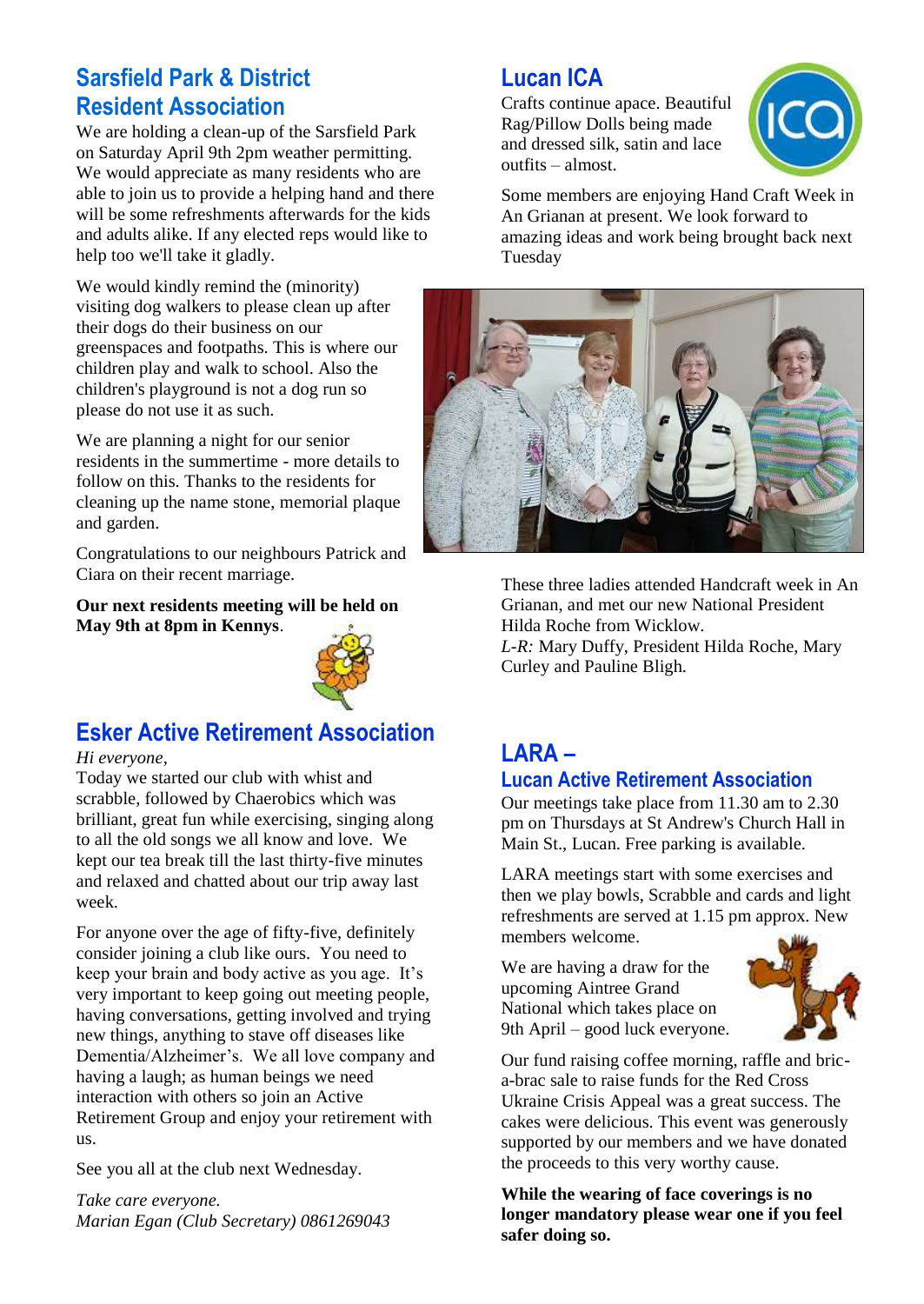## **Parish Notes**

### **St Mary's, Lucan**

[www.lucanparish.com](http://www.lucanparish.com/)

### **Palm Sunday:**

Blessing of Palms and Reading of the Passion. This day commemorates the triumphal entry of the Lord into Jerusalem and sets the scene for the coming days.

**Masses:** Vigil Saturday, 6.30pm, 9am, 10.30am. 12 noon and 7pm

**Weekday Masses:** Monday - Wednesday: 10am

### **Confessions:**

**Monday, Tuesday, Wednesday and Thursday** 10.30am to 11.15am. (Funerals excepted) **Holy Saturday:** 2 to 4pm

### **Holy Thursday:**

On this day we celebrate the institution of the Priesthood and the Blessed Eucharist at the Solemn Celebration of the Lord's Supper



#### **8pm: Mass of the Lord's Supper**

(including washing of feet).

The Holy Thursday liturgy ends with the removal of the Blessed Sacrament to the Altar of Repose which is located in the parish centre, this recalls the time spent by the Lord in the garden at Gethsemene. A guided '**Watch and Pray' hour takes place here from 10:00 – 11:00 pm.** (Mk 14:34 "Could you not watch one hour with me.")

### **Good Friday:**

on the cross for us.

Remembers that day on which Jesus made the supreme sacrifice of his life **Good Friday** 

**3pm: Solemn Celebration of the Lord's**  Passion; this includes Veneration of the Cross.

**8pm: Stations of the Cross**

**Although the Government's recommendation is that masks are no longer mandatory, we would recommend the continued use of same.**

**All Services will be live-streamed on [www.lucanparish.com](http://www.lucanparish.com/)**

### **Holy Saturday:**

**9pm: Easter Vigil** with Blessing of Easter Candle. This Liturgy begins at 9:00 pm with the outdoor blessing of the Easter Fire. The Paschal Candle is blessed and lit and a light from that candle is passed to every member of the congregation. John 1:5 says, "The light shines in the darkness, and the darkness has not overcome it". Tonight we renew our Baptismal commitment and embrace our faith renewed by the light of the Resurrection.



### **Easter Sunday:**

Masses: 9am, 10.30am, and 12 noon.

**No Evening Mass.**

**Deepest Sympathy** to the wife, family and friends of *Dan Rogers*, Woodview. *May he rest in peace.*



Special Collection for Ukraine held recently amounted to  $\epsilon$ 17,070 and this has been passed onto Caritas Internationalis which is the helping hand of the Church on the ground in Ukraine. Thank you for your generosity.

**Christian Meditation:** Mediation every Tuesday at **7.30pm** in the Bungalow. *All welcome, Sr Geraldine.*

**Holy Hour:** There will be a Holy Hour every Sunday from **4pm to 5pm** to pray for the success of the Synod in Rome in 2023.

**Praying with Scripture:** Praying with Scripture every Monday at **7.30pm** in The Bungalow. (masks optional). **Zoom meetings** will continue on a temporary basis for those uncomfortable meeting in bungalow. Meetings will take place on **Wednesday at 7.30pm.**

**Bethany Bereavement Support Group:** We meet **every 2nd Monday at 10.45am and 4th Thursday at 8pm of the month** in the Bungalow. We are available to listen to or just be there for anyone who is feeling lonely or lost following the death of a loved one. *Sr Geraldine.* 

**Visits to the housebound:** If you are housebound you can call Deirdre at the parish office (01 621 7041) we will be happy to call on a monthly basis.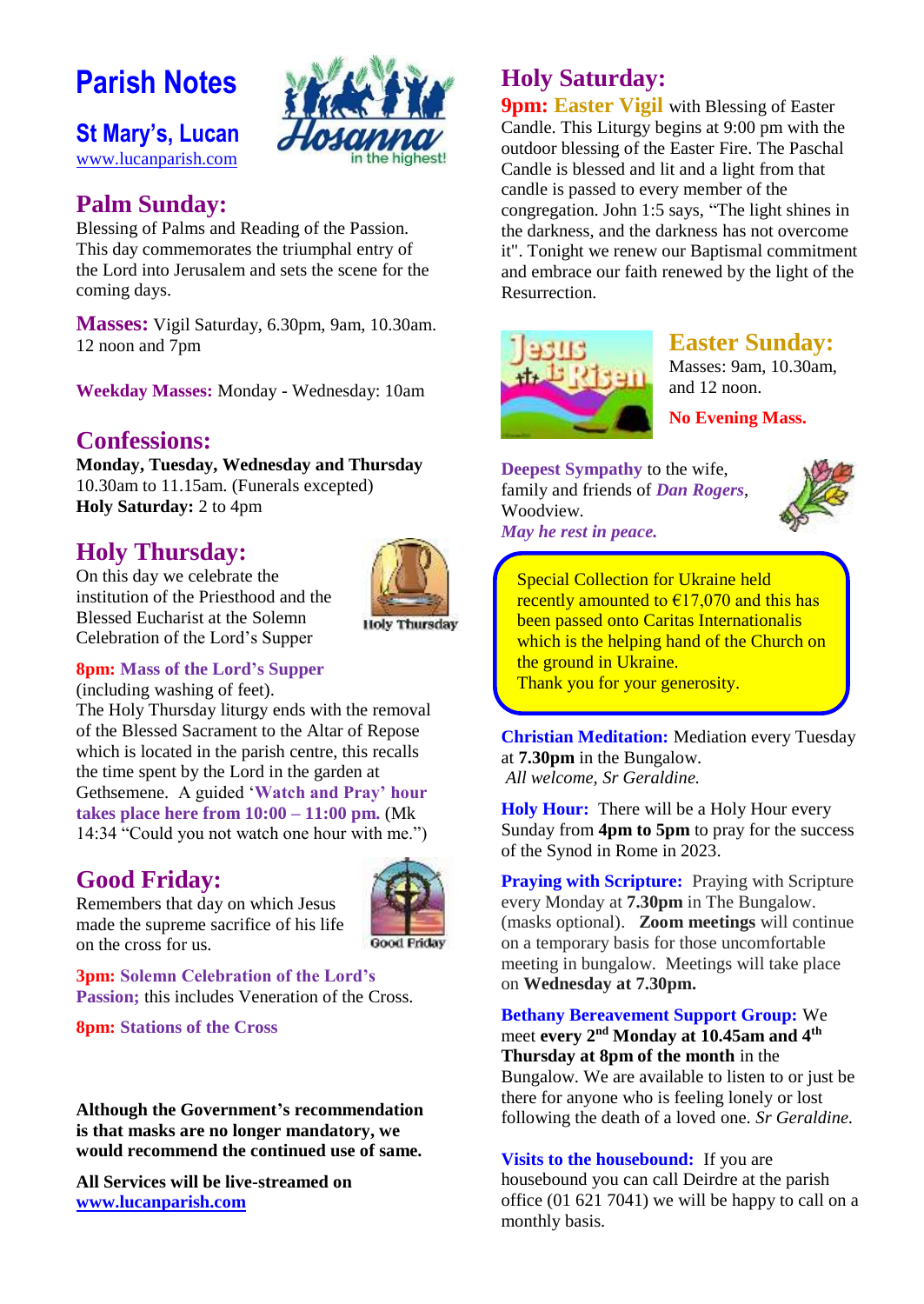## **Divine Mercy, Lucan South**



#### [www.lucansouthparish.net](http://www.lucansouthparish.net/)

### **Palm Sunday:**

Vigil Saturday, 6.30pm, 10.15am and 12.15pm. **12.15pm: Procession of Palms from the Church Grounds**

**Weekday Masses:** Mon - Wed. 9.15am

### **Holy Thursday:**

**5pm:** Children's Mass



HE LIVE

**8pm: Mass of the Lord's Supper** followed by adoration at the Altar of Repose until midnight.

### **Good Friday:**

**12 noon:** Stations of the Cross for Children

**3pm:** Celebration of the Passion of the Lord

### **Holy Saturday:**

**NO** morning or 6.30pm Mass

### **9pm: Easter Vigil**

### **Easter Sunday:**

Masses:10.15am and 12.15pm



#### Stations of the Cross

Thank you to our volunteers for the work on the Stations of the Cross video. It will allow the people in our community who are housebound, sick or with a hearing impairment to access it through our website [www.lucansouthparish.net](http://www.lucansouthparish.net/)

**Please note that the obligation to attend Sunday Mass remains suspended by Pope Francis** 

#### Celebrating Holy Week at Home:

This guide will help you set up a space to mark the events of Holy Week and Easter in your homes. After the experience of the last few years and with the pandemic still not gone, some are still nervous about returning to large gatherings, but we have learnt that the Church as the people of God continues in our homes. Even if you are planning to participate fully with the services in the parish it is still a valuable experience to connect this with your own preparations and celebrations at home. You can download the booklet from [www.lucansouthparish.net](http://www.lucansouthparish.net/)

#### **Morning Prayers of the Church:**

Monday to Wednesday: 8.40am. The Church will now be open Monday to Friday from 10am to 4pm for private prayers.

#### Visitation team for Holy Communion:

**Pastoral care of the Sick is provided for all who suffer in any way in our communities. When a person becomes ill, receives a serious diagnosis or because of frailty is no longer able to attend Mass, our Ministers facilitate visitation of the sick at home or in a care setting when this is requested by families and permitted by public health authorities. Please contact the Parish Office to arrange a visit.**

**Bingo night:** Wednesday 7.30pm in the John Paul II Memorial Hall. Meet up with friends, connect with new people and to assist with fund raising for the Church. All are Welcome!

**Coffee Morning:** Our Coffee Morning takes place every Wednesday and Thursday morning at 10am (after the



9.15am Mass) in the John Paul II Memorial Hall. We warmly welcomed on Thursday 31<sup>st</sup> March the Ukrainian families who came to the coffee morning.

 The Annual Collection will take place at all Masses  **THIS**

**Saturday/Sunday 9 th/10th April.** 



This collection goes directly to head office, funding a much-needed holiday for needy children.

*Many thanks for your generosity.*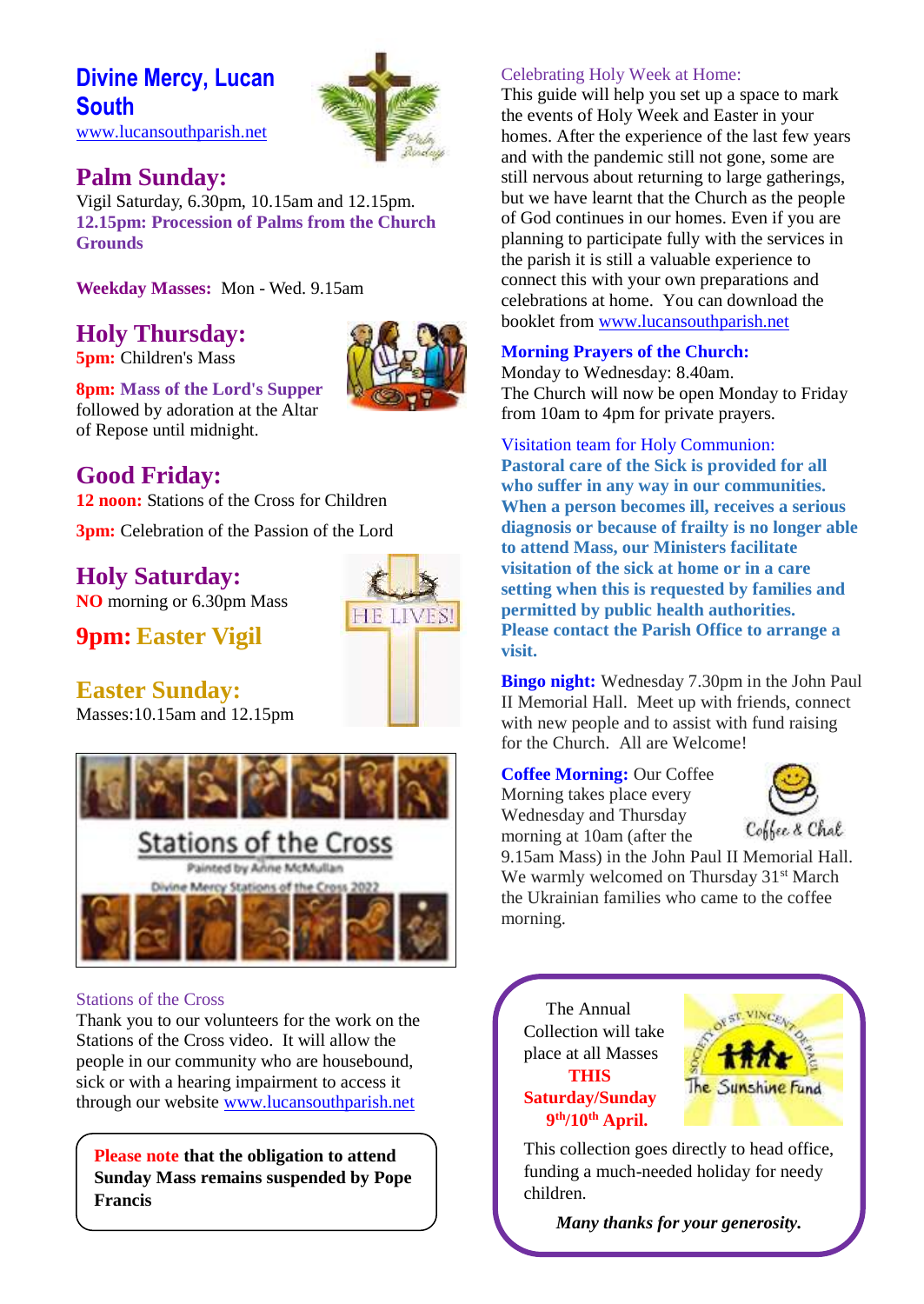### **St. Patrick's Esker/Dodsboro/Adamstown**

[www.stpatrickslucan.ie](http://www.stpatrickslucan.ie/)

### **Palm Sunday:**

**Palms will be blessed at each Mass and will be available outside the Church. Masses:** Vigil Saturday 7pm, Sunday: 9am, 10.30am and 12 noon.

**Weekday Masses:** Mon. - Wed.: 10am.

### **Service of Reconciliation**



**Tuesday 12th April at 7pm** (Individual Confession)

### **Holy Thursday:**

**10am:** Morning Prayer of the Church

**5pm:** Children's Mass

**7pm:** Mass of the Lord's Supper followed by Solemn Procession to the Altar of Repose, Silent Prayer until 9pm (Church closes)

### **Good Friday:**

**10am:** Morning Prayer of the Church.



**12 noon:** Stations of the Cross for Children

**3pm:** Solemn Celebration of the Lord's Passion, Veneration of the Cross and Holy Communion.

**7pm:** Stations of the Cross for adults

**8pm:** Prayer around the Cross (Church closes 8.30pm)

### **Holy Saturday:**

**10am:** Morning Prayer of the Church.

**There is no 7 p.m. Mass**

#### **9pm: Easter Vigil**

(This is the principal celebration of the Church)

### **Easter Sunday:**

Masses: 9am, 10.30am and 12 noon

## **St. Andrew's Church of Ireland**

**St Andrew's, Lucan: Sunday:** 9am and 10am. **Wednesday:**10am

**St Mary's, Leixlip: Sunday:**11.30am. **Tuesday:** 10am

**Services** are available on our parish Facebook pages: [St. Andrew's Church, Lucan](https://www.facebook.com/standrewslucan/) or [St Mary's Church,](https://www.facebook.com/stmarysleixlip/)  [Leixlip](https://www.facebook.com/stmarysleixlip/)

## **Ecumenical Way of the Cross**



 **Good Friday 12pm:**

Departing St Mary's processing to Lucan Methodist, Presbyterian and Church of Ireland Churches.

### **Dawn Ecumenical Sunrise Service: Easter Sunday**

Easter Sunday offers another opportunity for Ecumenical witness when members

of the four churches are invited to a sunrise service at the **Hermitage Golf Club**. Sunrise is at 6.19am. The gathering will be about **6.10am**.



*All are welcome*



**Anam Cara South Dublin,** the organisation that supports bereaved parents, is holding its monthly Parent Evening for bereaved parents on **Monday 11th April at 7:15pm** in the Maldron Hotel,

Whitestown Way, Tallaght.

This event is free and open to all bereaved parents regardless of the age your child died, the circumstances of their death, or whether their death was recent or not.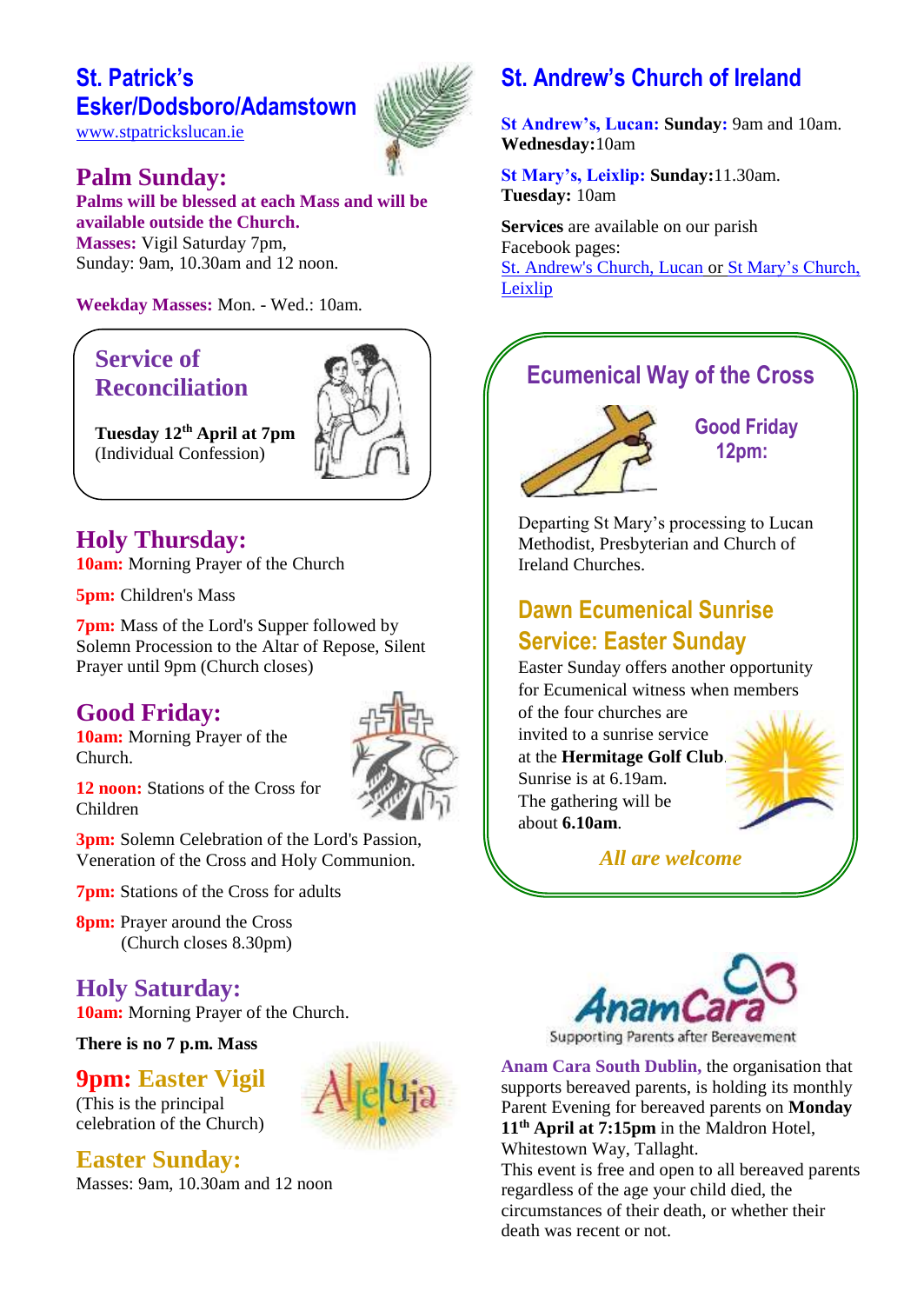### **Lucan Senior Citizens**

On Wednesday 6<sup>th</sup> we had a wonderful Easter Bonnet Fashion Show. Philip Treacy would have been greatly inspired! Our stylist and elegant judge, Kathleen Henry, helped by Anne Beales had a very difficult job picking the winners. All the ladies put a lot of effort and creativity into their creations. After the Fashion Show everyone received an Easter Egg, and all the Easter Baskets and gifts were raffled. A very enjoyable morning was had by all.



Thank you to all our hard working committee. Happy Easter to all our members, Deirdre, Parish Centre and the Newsletter Staff.





#### **Holy Week upon us already!**

Many of us often reminisce about how hard Lent was years ago, but it was nothing compared to the troubles we've had this year between war and Covid.

**The Census Time Capsule** – Did you fill it in? It's hard to get your head around the idea that nobody will see it until 100 years from now, when we and probably even our grandchildren are long gone. Still, it is a nice idea to leave a message for future generations, whatever they will be like.

#### **Sr. Frances on the Telly!**

Spotted Lucan's Frances Crowe on the RTE news this past week, on the occasion of the old Presentation Convent in Fethard, Co. Tipperary, being converted into a home for



Ukrainian Refugees, by Fethard Daycare Centre Committee, after 160 years as a Convent. It's great to see these great old buildings put to such good use.

**The Esker Rood** – Spotted an article in the Irish Archaeology Spring Edition, regarding the very old crucifix in St. Patrick's Church, Esker. Penned by Lucan's and SOL's Helen Farrell, and Chris Corlett, it discusses what is thought to be a medieval crucifix, possible from a rood screen in one of the seven churches of Esker long ago. The figure of Jesus was found by workmen digging the foundations for St. Anne's School.

No doubt we'll be hearing more on this shortly.

**All the way from Oz!** Big Welcome to our 3

favourite Australians – **Tadhg, Cormac** and **Róisín**, who have just arrived to spend Easter in Lucan.

We hope you all enjoy your stay and that the weather warms up a bit for you!

We're sure that the Easter Bunny will have no trouble finding you!

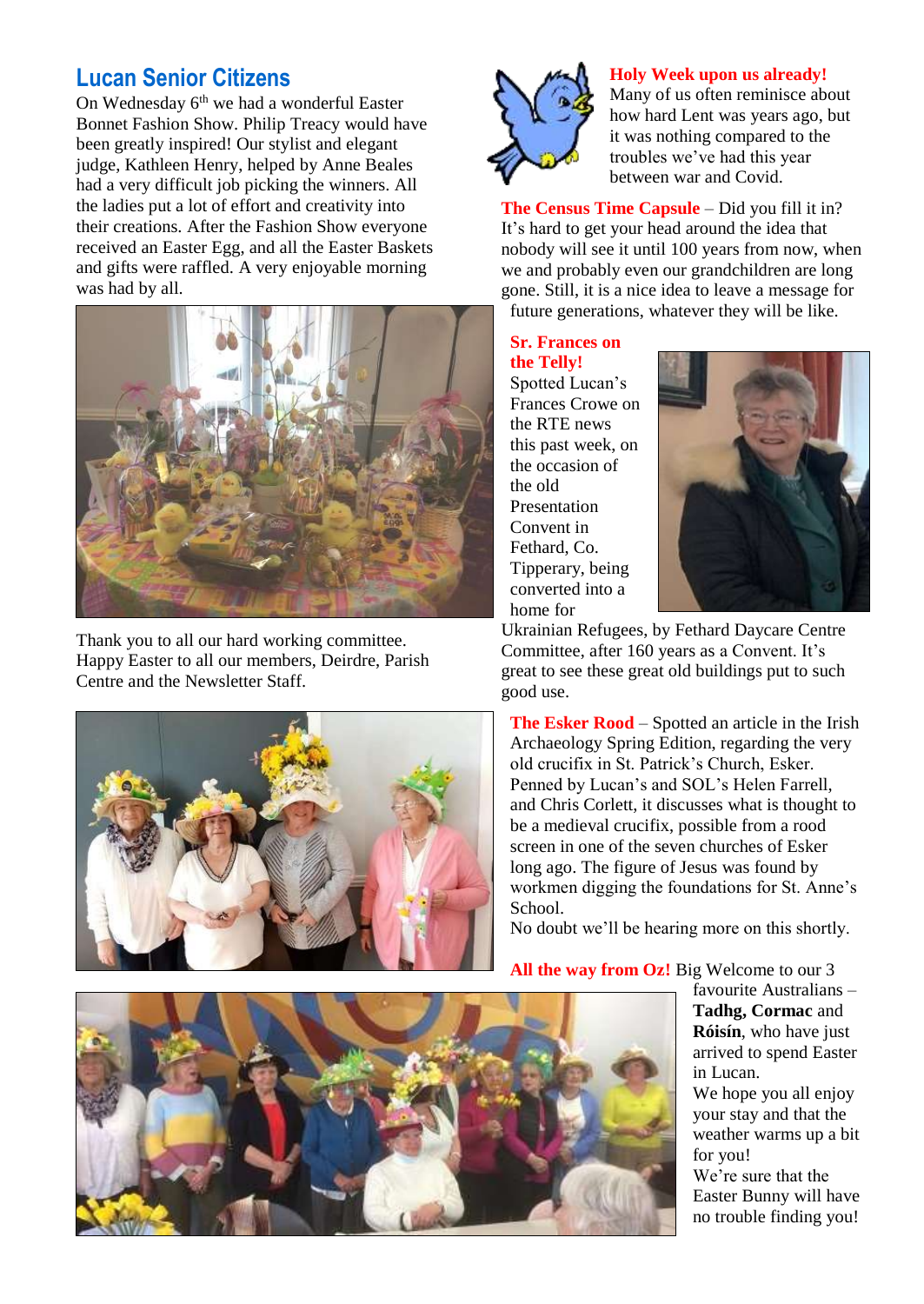### **Lucan Planning Council**

Lucan Planning Council hosted a meeting with local Cllrs on the 29th March where an extensive agenda was discussed. Traffic flow solutions, value for money and providing real benefit to Lucan were amongst the topics. We wish to thank Cllrs for a constructive discussion and information exchange.

Subsequent to that meeting LPC wrote to all Cllrs in SDCC ahead of the vote on part8 on the 11th asking that the part8 be voted down or amended significantly because of the well documented damage to the village, loss of turnover and jobs, and inconvenience to the general public due to proposed reduction in car parking spaces. We also alerted Cllrs to the danger to pedestrians, elderly and children in the Village Green area due to the volume of through traffic if the proposed shared space is progressed as specified.

Modification is required on a safety basis and LPC have put forward a traffic flow solution which SDCC Officials agree is workable AND requires some amendment to the part8. We have called on all Cllrs to reject or amend the part8 proposal for Lucan Village Green area accordingly to retain all car parking spaces and to modify the Village Green proposals for safety reasons due to volume of through traffic experienced as a result of the positioning of the M<sub>50</sub> toll.

We wish to thank all those who contributed to the part8 public consultation and to ask Cllrs to listen to the voices of the people.

*Caitríona McClean, Secretary 086 3898327*

### **Lucan Drama**

The Playboy of the Western World' by J.M. Synge opened in the Abbey theatre Jan.26 1907.



The play was not given a standing ovation, but with audiences smashing the seats and founder member of the Abbey, W.B. Yeats, having to appeal to the public to stop their behaviour and go home, it certainly caused a reaction!!1 The author J.M. Synge was distraught with this negative reaction.

He was born in Rathfarnham in 1871to rich Protestant parents. He was' home schooled due to poor health and later attended Trinity College Dublin where he studied music!!! The negative reaction to the play was a direct consequence of the 'glorification of patricide ' in the play and also the use of the word 'shift', which caused great offence among respectable circles!!!

In 1907 Maire O Neill played the fabulous role of Pegeen Mike. Her sister played the part of Widow Quinn, another powerful role. Synge died a few short years later from a form of cancer, a very young man.

Aoife Gately plays Pegeen Mike in the Lucan Drama production, opening the show with the lines '6 yards of stuff for to make a yellow gown', as she prepares for her wedding to Shawn Keogh. The director is Donal Downes. The production takes place in in the Spa Hotel, May 18th 19th 20th 21st.....

**Contact Details** Jack 0860666626 Bernie 0864015794 Donal 0879658838



## **Ralmerstown Camera Club**

At Palmerstown Camera Club we hold a weekly meeting online at present, every Wed from 8 pm to 10 pm. People interested in

joining the club or even attending one or two meetings FREE of charge to see how their photography could benefit from being a member can do so by contacting [secpcc@mail.com](mailto:secpcc@mail.com)

Next week in PCC we have Jane Lazenby a UK based photographer specializing in portrait human and animal. Her equine & canine portraits are stunning to view, so it should be an interesting evening.

A few weeks ago, we had the judging night for last month's themed competition "Water", and this week we have Kevin Naughton's winning image in the intermediate section "Smooth Sailing" and he won in the colour category.

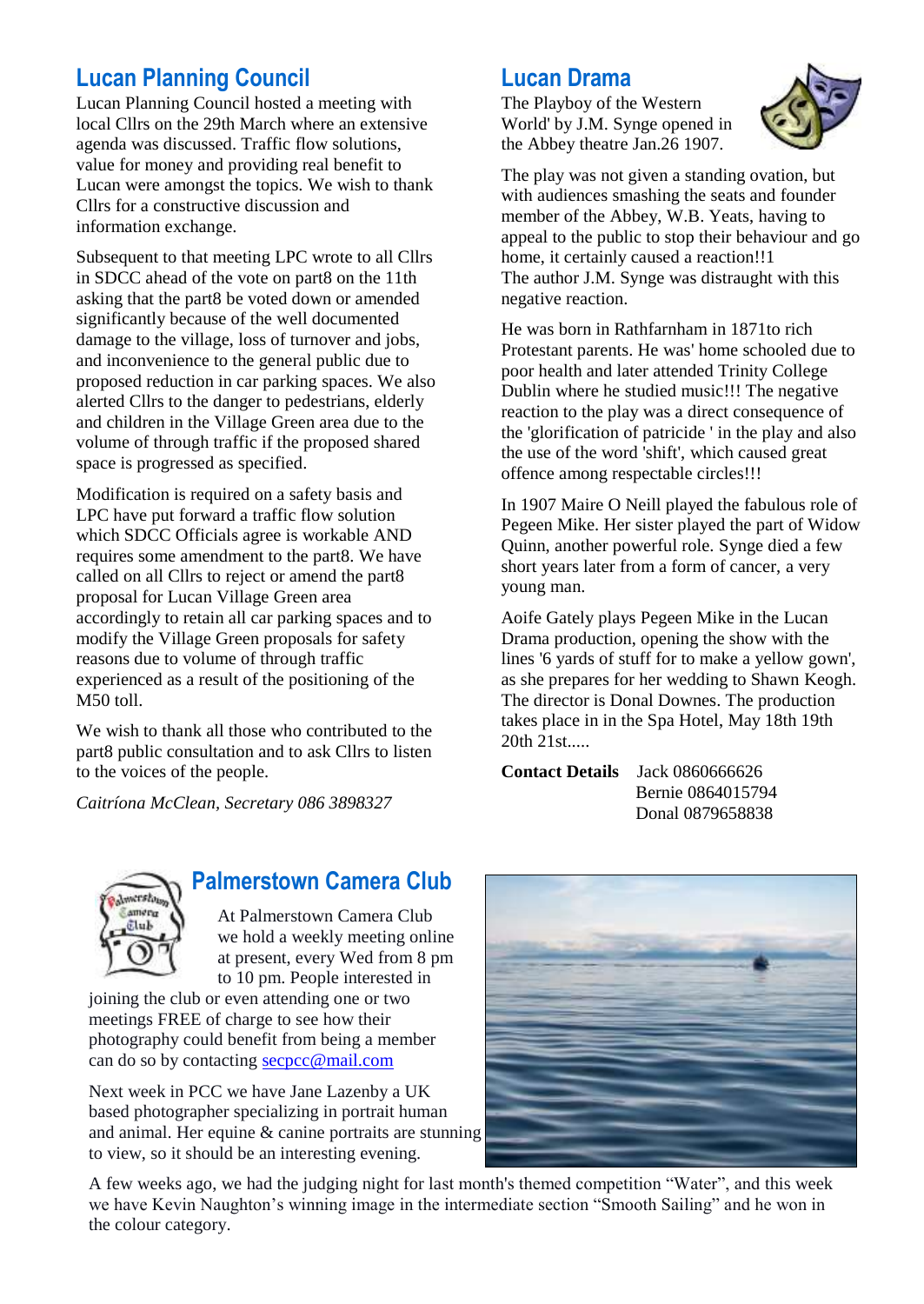

### **Lucan Community College Sophie Davidson Through To All-Ireland**

**Championships!** Congratulations to first-year student Sophie Davidson who won the 51kg Dublin Boxing Championships last Monday. Sophie is a member of Esker Boxing Club, Lucan and has been boxing for the last three years. Sophie is now through to the All-Ireland championships. We wish her well in that competition!



#### **"Le Mois De La Francophonie"**

"Le mois de la Francophonie" takes place in March of each year. This provides an opportunity for French speakers around the world to celebrate the French language in all its diversity. As part of celebrating "Le mois de la Francophonie" first year students in Lucan CC made posters showing the French speaking countries of the world and illustrating French words. Thanks to all members of the French department.

#### **Nick Oleinik Represents Ireland in Martial**

**Arts:** Lucan CC is always proud of our students who represent the school so well at local and national level. Recently one of our students, Nick Oleinik represented Ireland in the European Sambo Championship in the Dutch city of Ommen. Sambo is a martial art that combines the ground fighting and grappling aspects of judo and wrestling, such as throws and submission holds, with the use of standing fighting techniques such as punching, kicking, knee strikes, and elbow

strikes. The competition was attended by athletes from a range of countries including Belgium, France, Germany, Great Britain, Israel, Lithuania, the Netherlands and Switzerland. Nick was representing Ireland and placed 3rd overall. Well done and congratulations and as such an excellent achievement. We look forward to hearing more about your future journeys and success.



#### **Sustainable Fashion in Transition Year:**

Congratulations to Ms. McKeever's Transition Year "Sustainable Fashion" class who organized a pop-up shop with the support of the charity shops in Lucan village. Informing their fellow students about the consequences of fast fashion and encouraging a more sustainable approach to shopping has been fantastic to see! Well done to all involved and a big thank you to everyone who supported! Thanks to Ms. McKeever.

#### **Comórtas Sóisearach Matamaitice Éireann**

**2022:** Our first year students recently took part in this annual Maths competition. There were 15,414 entries from 225 schools across the country. We are very proud of so many of our students who did very well in this competition. Prizes were awarded to students who achieved the highest marks in our school.

**Hockey** - *Report by Ruby Crocker-Dunne* The newly formed Lucan CC Girls Hockey Team had its first game against St. Wolstan's Community School recently. The Lucan CC girls won 6-1. What a great start to the return of this sport to Lucan CC! We look forward to many more games in the future. The team is made up of students from all years and new faces are always welcome so why not get involved? Training takes place on Wednesdays after school. A huge thank you to Mr. Branagan for organizing this and you can contact him if you are interested in getting involved.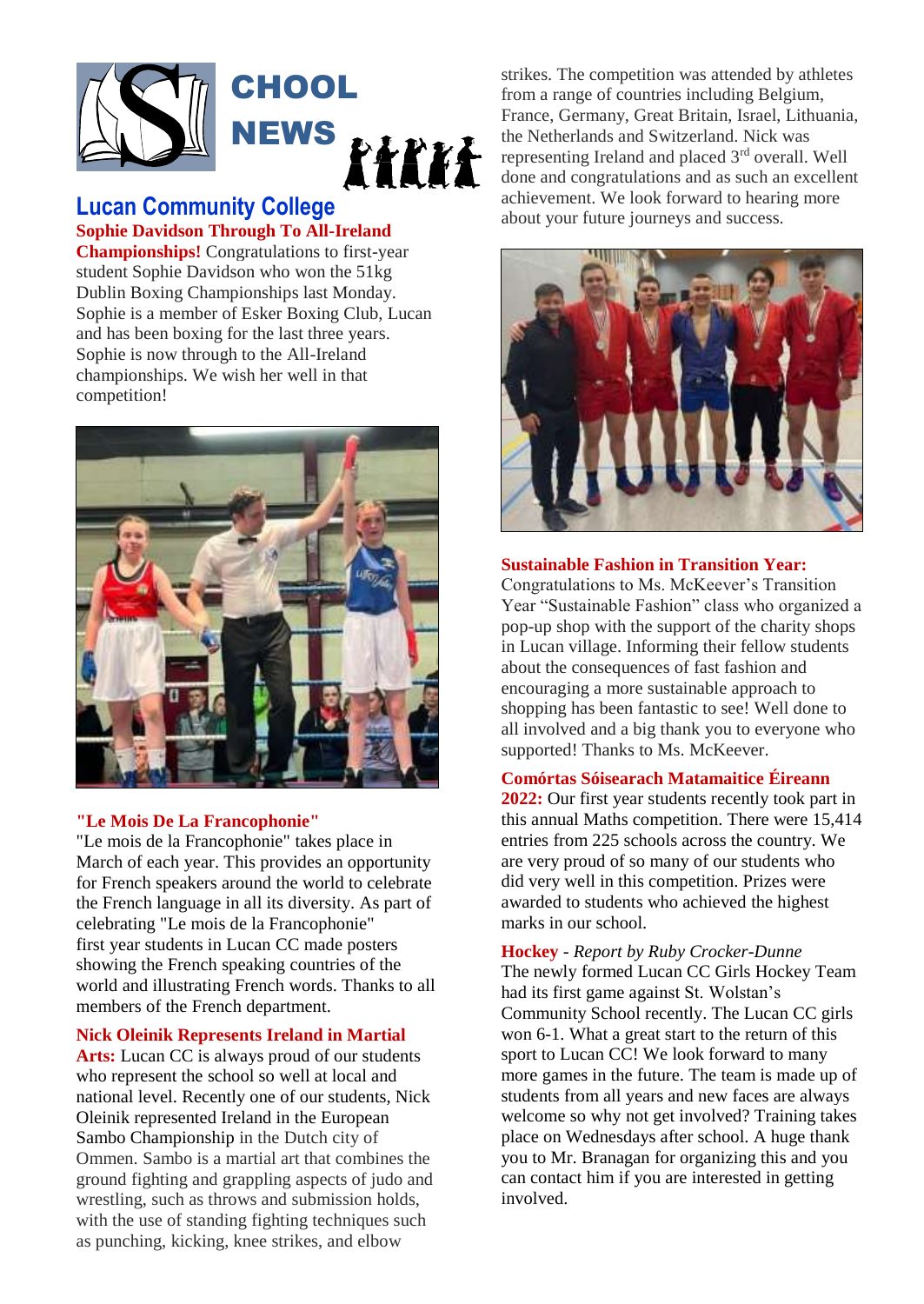### **Coláiste Phádraig CBS**

Gaeilge: Our 3<sup>rd</sup> yr students completed their Tasc Cumarsáide (Communication task) Classroom Based Assessment (CBA nó MRB-Measúnú Rang Bhunaithe-as Gaeilge) this week. They had the choice of various methods of presentation such as role-play, interview, drama or reciting a song/poem etc but the majority opted for the tried and trusted oral presentation in front of their class while one brave student opted for a rap performance as Gaeilge!

The students were tasked with selecting a topic of interest to them and then researching information about their chosen topic over a period of two weeks. They then had to do a live oral presentation, by themselves, in pairs or groups, in front of their classmates.

The students selected a wide variety of topics for their presentation such as their favourite football team or player, hobbies, the GAA, local, national and international sport stars, famous figures from history, scientists, film directors, music, school, family, pets and even the education system in Ireland!

Despite some understandable initial nerves, the students quickly got into their stride and they can all be proud of their presentations as it was evident that they had all put in a lot of time and preparation in over the past few weeks. Many used Google Slides, photos, Powerpoint, visual aids and props to engage the audience and the quality of spoken Irish was very impressive throughout.

The students had to field questions from their classmates at the end as part of the interactive element of the CBAs. A number of the students also used humour to good effect during their presentations and awareness of target audience is one of the key skills being assessed during these CBAs, along with language proficiency, voice projection and presentation skills.

The presentations were all recorded using the school iPads, primarily for assessment purposes. The Irish teachers will hold a departmental meeting after Easter to assess a selection of the CBAs and ensure consistency of judgement across all classes from the teachers involved. Each student will then be awarded one of four descriptors (Exceptional/Above expectations/In line with expectations/ yet to meet expectations), which will appear on their Junior Cycle Profile of Achievement that they will receive later in the year.

**Exam news:** The Leaving Cert oral exams will take place during the Easter holidays in Irish and modern foreign languages so we wish all of our students the best of luck.

Significant reform of the Leaving Certificate was announced by the Minister of Education Norma Foley last week. Leaving Cert exams will now be stretched out over two years under the radical reform package in an attempt to equip students for 21st century challenges, make senior cycle more inclusive and not geared only to those chasing CAO points and also to reduce the intense pressure associated with the traditional highstakes final exams at the end of  $6<sup>th</sup>$  yr. Under these reforms, written exams in all subjects will be only worth 60%, with the other 40% for components such as practicals, projects, orals etc. The move from reliance on final exams will include in-school, teacher-based assessments, with external moderation by the State Examinations Commission. Changes will be phased and incremental with students starting 5<sup>th</sup> yr in Sept 2023 being the first cohort to experience these reforms. The students will sit paper one in both English and Irish at the end of 5 th yr, in June 2024.

Two new subjects will also be introduced, one in Drama, Film and Theatre Studies and the other in Climate Action and Sustainable Development. There are other changes and reforms being introduced that will give parity of esteem to all post school options and support all students, whether they want to enter third-level, further education and training, apprenticeships or the world of work.



**School news**: The Ukrainian National Flag is currently being flown beside the Irish flag just outside the main school entrance as a show of solidarity with the people and country of Ukraine. Our Transition Year students also made a colourful, artistic display of the Ukrainian National Flag in Art class and have displayed it on the noticeboard outside the Art room.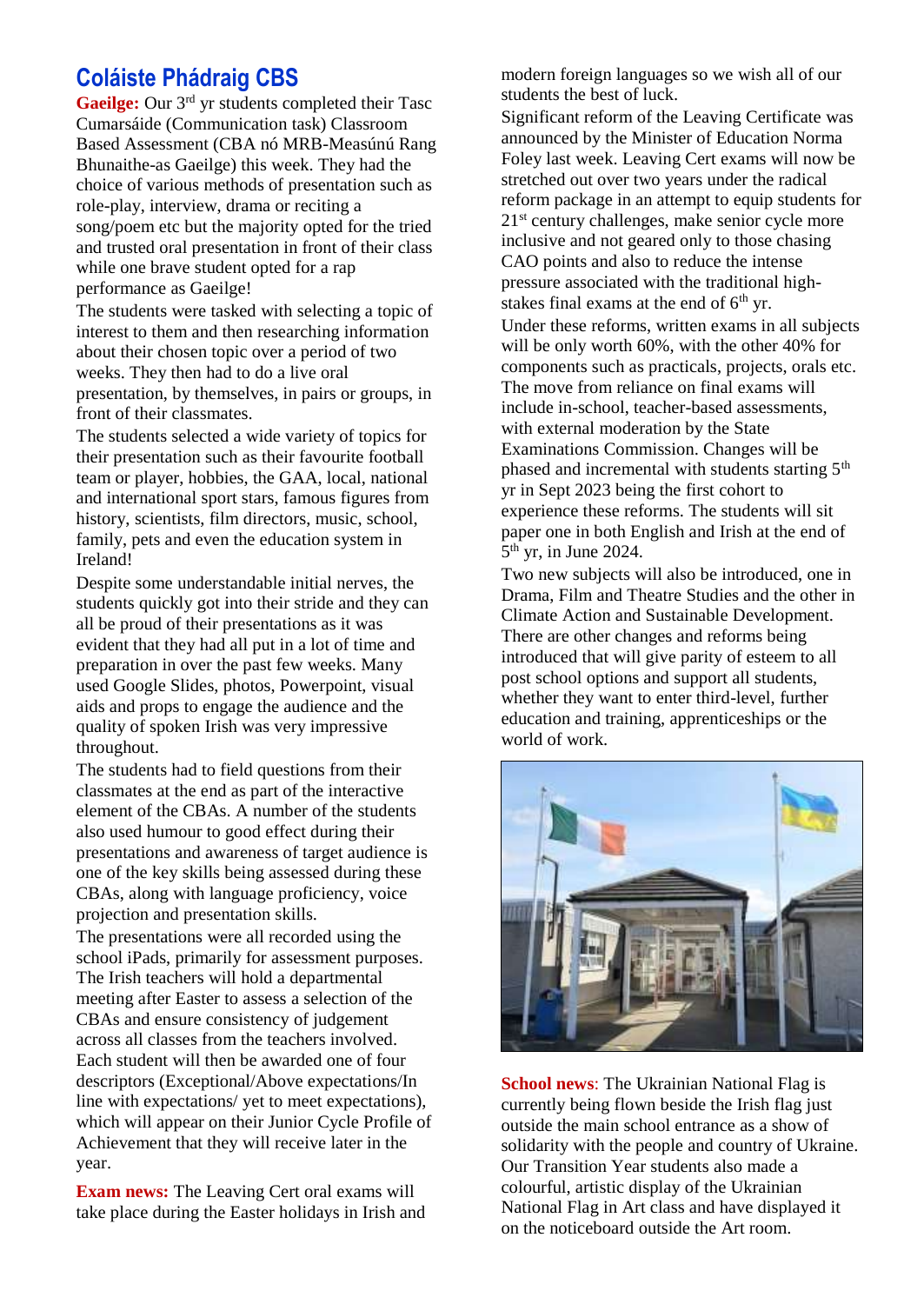### **St. Joseph's College**

**Gaisce Hike:** Well done to all the Gaisce students in Transition Year & 5th Year who completed their Adventure Trip over the weekend! All students & staff did brilliantly to complete their required distances over the 2-3 days in Wicklow. It was great to see so many students in all their hiking gear making their way across Glendalough & Glenmalure, up and down many challenging mountains too. A massive well done to all the Silver Gaisce students who completed their 50km hike while 'Climbing With Charlie' on Saturday the girls have raised  $6440$  so far for the Irish Motor Neurone Disease Association & Pieta House. A big thank you to all the staff who accompanied the students over the few days, taking part in the hikes and looking after all in the hostel too. Well done everyone!

First Year School Tour: On Monday the 4<sup>th</sup> of April a group of  $1<sup>st</sup>$  year students enjoyed a fun filled day in Carlingford Adventure Centre. Activities included laser quest, kayaking and some team building exercises. This was a great day out that was thoroughly enjoyed by all.

**Leaving Certificate Class of 2020:** On Friday last we held a reunion for our Leaving Certificate class of 2020 in the Springfield Hotel in Leixlip. This group lost out on the last few weeks of their school year in St Joseph's due to the pandemic which they missed out on their graduation. We thoroughly enjoyed meeting them all on Friday to share our memories of their school years with us and hear about their life paths and college courses.

**Concern Debating:** On Thursday of this week our Concern Debaters will compete in the All-Ireland Semi Final against Mount St Michael, Rosscarbery, Co. Cork. This is a fantastic achievement to make it to the last 4 schools in Ireland in this prestigious debating competition and we wish them all the best.

**Transition Year:** On Monday a group of Transition Years took part in a Song writing workshop, this workshop gave our future stars the basic skills to start to write their own music. On Tuesday another group of students took to the Liffey and had a great day rafting from Lucan to Palmerstown. On Tuesday two groups of Transition Years took part in Cool Food Dudes workshop in Lucan Library. The groups made a range of healthy treats including White Chocolate Carrot cake power balls and Weetabix power balls.

On Friday all of our TY students went on a Trip to Maynooth University , this visit was to

enable students to see the grounds and lecture halls of a Third Level institution and to become familiar with the location and distance of our closest university. It is of general educational value to have seen the inside of a university and to experience a little of what student life is like at third level.

**Sport:** Congratulations to Leah Dunne and Tara Hollowed who represented the school in the Senior Girls Leinster Golf Championships held in Rathfarnham Golf Club.28 teams participated in these Golf Championships of which we are waiting for the results. This is the first time St Josephs has entered a Golf team to represent the school so Well done Leah and Tara. On Tuesday our Senior Soccer Team made the long journey to Roscrea in Co. Tipperary to compete in the last 8 of the Leinster Senior League. In what was an excellent team performance the girls eventually lost out to a strong Roscrea Team. This was the last game representing the school for a number of our  $6<sup>th</sup>$ Year students and we would like to thank them for their commitment to Sport in the school over the last 6 years.

Well done to all the athletes who competed in the West Leinster Track and Field championship in Santry on Tuesday. Congratulations to Viviana McCann and Kayleigh Tobin Rehill who each came 2nd in 1500m and The Discus respectively. They will now represent St. Joseph's in the Leinster Finals.



**6 th Year Trip Dunboyne to College of Further Education:** A group of  $6<sup>th</sup>$  Years and the guidance department attended the Dunboyne Further Education Open day which was held on Wednesday the  $6<sup>th</sup>$  of April. Prospective students of Dunboyne College of further education will study areas such as Health and Community Care, Science, Services and Leisure, Business Department, Arts, Law and Teaching, Computers and Design.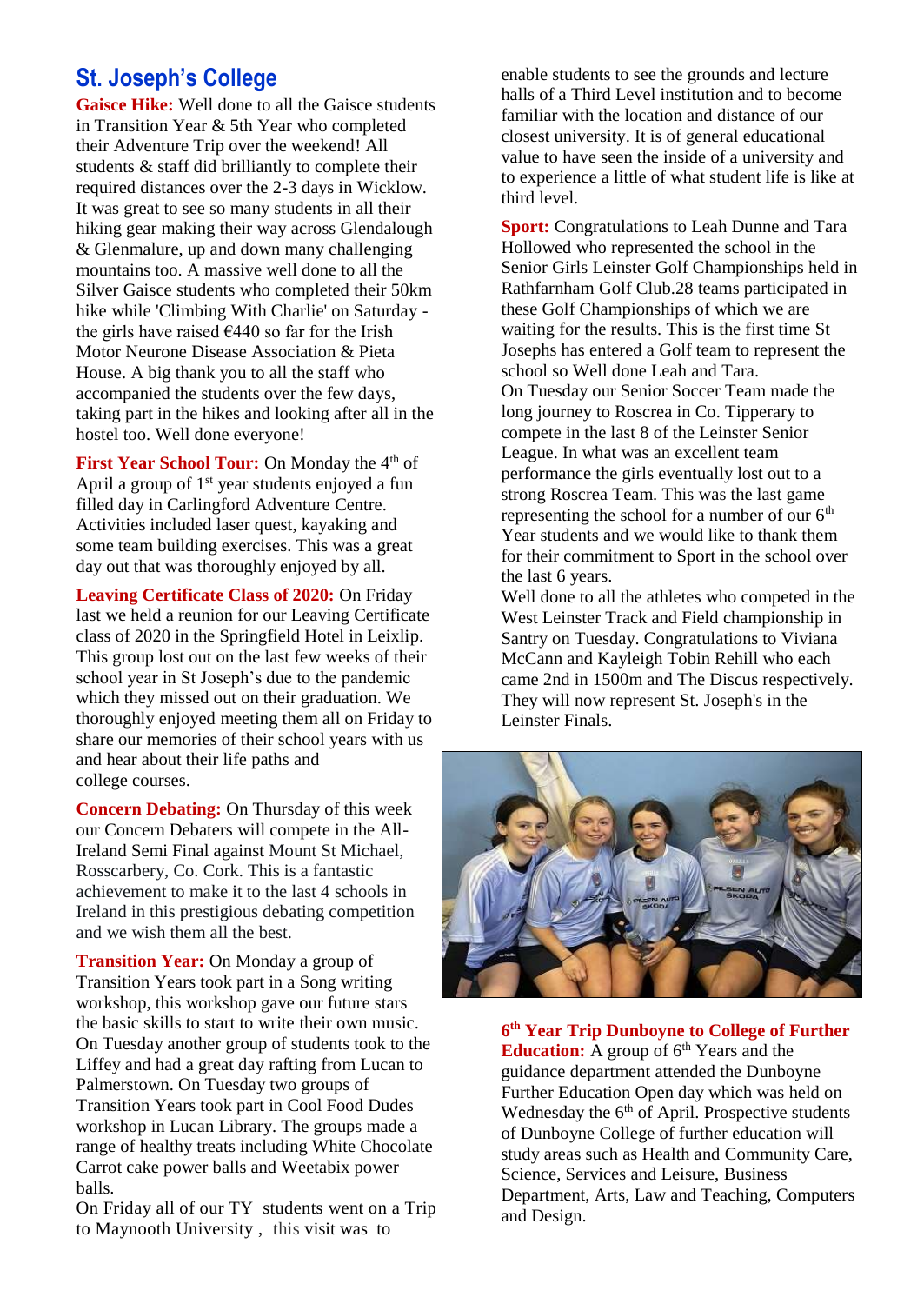# **Political Notes**

#### **Paul Gogarty - Independent**

#### Tel: 087-2752489. E-mail: [info@paulgogarty.com](mailto:info@paulgogarty.com) **Lucan village parking vote this Monday 11th:**

While the weir plans and the village green element will be of interest, there is only one plan that has garnered significant attention with over 7,000 people commenting in one format or another. That's the proposal to remove most of the parking near the GP surgery and only convenience store in the village. We need something radical in terms of greening our village and calming through traffic, but this limited plan at this specific location is not it. That's why I won't be voting for the parking element tomorrow. My detailed submission is at [www.bit.ly/pglvg22.](http://www.bit.ly/pglvg22) **Wall breach opposite Maxol:** The ground investigation report has been received and the report is currently being reviewed. A meeting with representatives of the Italian Embassy to discuss progressing the repair of this wall has been arranged.

#### **Emer Higgins TD – Fine Gael**

78 The Orchard, Lucan

[01 401 3416](tel:014013416) [Emer.higgins@oireachtas.ie](mailto:Emer.higgins@oireachtas.ie) **Lucan Village Scheme:** South Dublin County

Council received 7,317 submissions on the proposed changes for the Village Green and Main Street and a total of 53 submissions on the proposed changes for the Demesne Entrance and Promenade. The 40 Councillors from right across the county have been asked to vote on both proposals at the next Council meeting, Monday April  $11<sup>th</sup>$ . It is very disappointing, given the number of submissions that the plans have not been amended in any way before putting it so quickly to a vote.

**Darkness Into Light Corkagh Park:** For the first year ever Corkagh Park will host an Electric Ireland Darkness Into Light walk in aid of Pieta House in the early hours of Saturday May 7<sup>th</sup>. This will be our official local walk and you can register to attend on [darknessintolight.ie](http://darknessintolight.ie/)

#### **Gino Kenny TD - People Before Profit**

Phone: 085-7211574. Email: [ginokenny@oir.ie](mailto:ginokenny@oir.ie) **Progressing Disabilties Service:** This week I raised the issue of the lack of services and intervention around the (PDS) Progressing Disabilities Service programme for children. A number of constituents have contacted me in recent weeks in regards to the lack of service around the programme. Services that would be provided are speech and language therapy, occupational therapy and physio. Parents are increasingly finding that access to these services are extremely limited in the Dublin Mid-West locality. **Bus Connects NTA Meeting:** This week a number of public representatives including myself met with

the NTA in regards to a update on the changes to bus services in the Lucan area. The main points to come from the meeting were, a extra bus in the morning from Dodsboro x30 via city centre. It will now be late summer before the C-Spine can service the Tandy's Lane area.

### **Cllr. Derren Ó Brádaigh - Sinn Féin**

Phone: 087-2136345, Email: [dobradaigh@cllrs.sdublincoco.ie](mailto:dobradaigh@cllrs.sdublincoco.ie) F/B: <https://m.facebook.com/CllrDerrenOBradaigh/> Twitter: @DerrenBrady1 Web: [www.sinnfeindublinmidwest.com](http://www.sinnfeindublinmidwest.com/)

### **BusConnects – Lucan Bus Services - Latest**

**Update:** This week I attended a meeting with officials from both Dublin Bus and the NTA as previously promised. This meeting was a follow up to address some of the concerns that have and are continuing to be raised with regards to the recent bus routes overhaul.

**Some updates:** NTA meeting regular with housing developers in West Lucan regarding progress & new road connectivity – Location for new stops on Shackleton & Gandon identified – Opening of Adamstown Boulevard to facilitate C2, L51 & L52 delayed until June – X30 will have an additional departure at 6.45am and a later departure time on the UCD end from 4.25 to 4.50pm – Turning circle in Shackleton/Hallwell no longer required, as new plan to bring bus by Lidl, going south and up new road to train station and turn.

#### **Liona O'Toole – Independent**

087-2795274. [lotoole@cllrs.sdublincoco.ie](mailto:lotoole@cllrs.sdublincoco.ie) [www.lotoole.com](http://www.lotoole.com/)

#### **Lucan Tree Maintenance Programme 2020-22:**

Tree Maintenance Programme includes some estates carried over from the 2017-19 schedule. This programme is reviewed on an annual basis. Locations: Arthur Griffith Park, Ballydowd Grove, Ballyowen Way, Bewley, – mature trees on open space Cannonbrook – mature trees Colthurst (to include Castle Rd at estate entrance) Cornmill Road – L1018 Edmondsbury Court, Esker Lawns, Esker Park, Finnstown Cloisters, Finnstown Priory, and Abbey including Ashberry, Foxwood, Foxborough estate, Hermitage Park – mature trees Phase 2 Larchfield, Lucan Heights, Lucan Village, Meadowview Grove, and open space Mount Andrew open space – mature trees, Rockfield estate, Sarsfield Park – Mature Trees. Full details available online at:

[https://www.sdcc.ie/en/services/environment/tree](https://www.sdcc.ie/en/services/environment/tree-management/tree-maintenance-programme)[management/tree-maintenance-programme](https://www.sdcc.ie/en/services/environment/tree-management/tree-maintenance-programme)

**Footpath repairs:** Thanks to everyone that brought the damaged foothpath on Newcastle Road (outside Lucan Harriers/Weston Hockey main entrance) to my attention, this location has been repaired. Do contact me if you have an area that needs to be reported.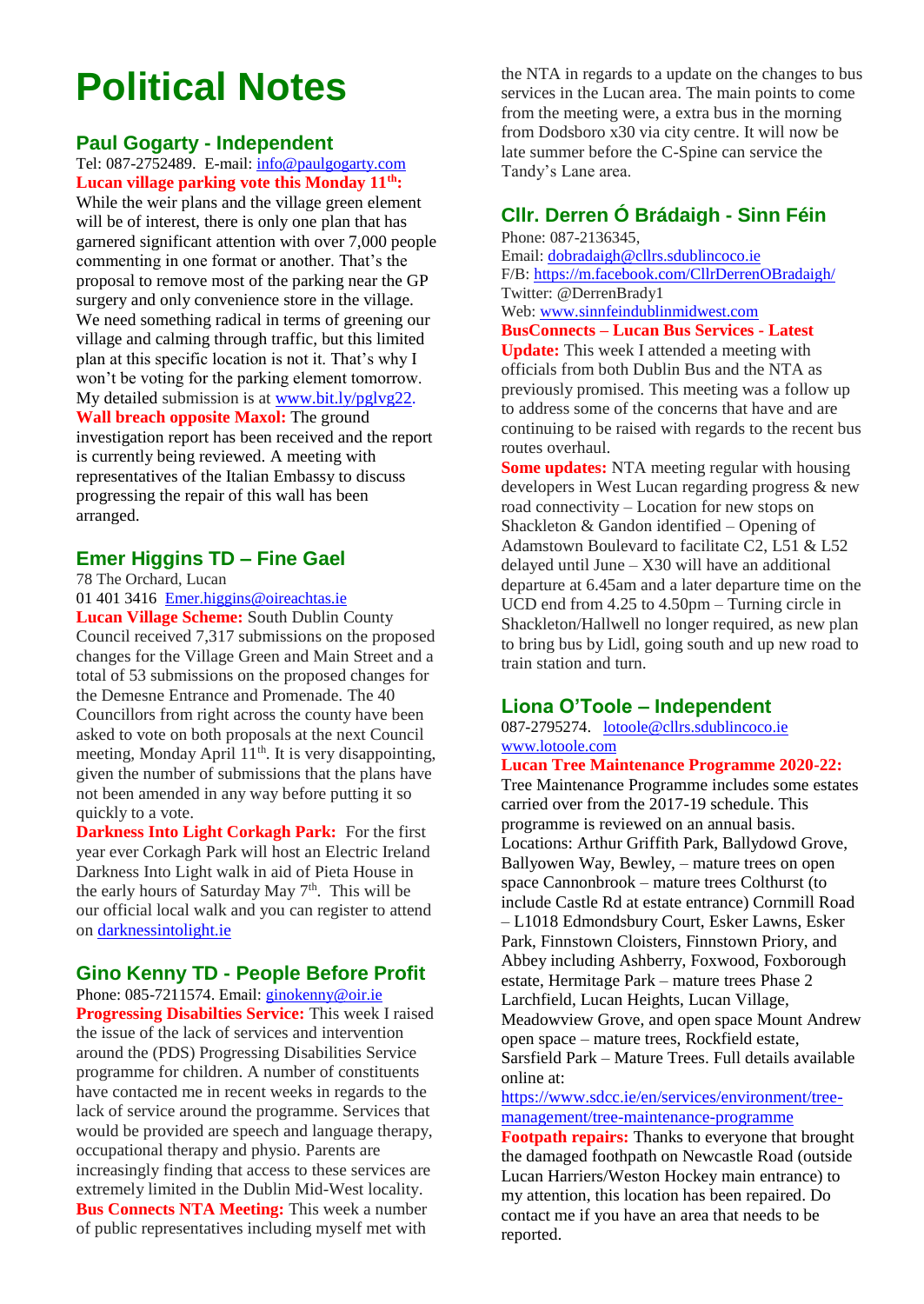## *Acknowledgements*

#### **DARDIS (DON)**

The family of the late Don Dardis would like to thank all who supported them at the time of Don's passing, particularly our extended family, neighbours and friends.

We would like to thank those who attended the removal, Funeral, watched online, called to our home, telephoned, sent messages and shared kind words with us.

Thank you to Fr. Kennedy, Eileen and Cunningham's for their support with the Funeral arrangements. A special thank you to our friends, musicians Paul, Gay, Mary, Roma, Tom, Sean (and Paula) for fulfilling Dons request so perfectly.

We would like to thank Lucan Sarsfields GAA Club and the people who make it, who were Don's second family all through his life and who supported us, especially since Don's passing.

The Holy Sacrifice of the Mass will be offered for your intentions.

*Catherine, Ciara, Una and Eoin*

#### **McGREAL (FRANCES)**

We would like to express our deep gratitude to all who sympathized with us on the death of my sister **Frances**, who passed away on Christmas Day after a short illness.

Also heartfelt thanks to all who sent Mass Cards, sympathy cards, text messages and condolence messages on R.I.P.ie and Midwest Radio Deaths.

The Holy Sacrifice of the Mass will be offered for your intentions.

*Una, Tom, Catrina and Aoife Kelly*

## *Anniversaries*

#### **McCORMACK (SEAMUS – SHAY) 1 st Anniversary**

Remembering our friend **Seamus**. A friend to all who knew him A heart so full of love He always thought of others And helped them if he could. *So sadly missed, Barney, Tríona, Conor and Liam*



#### **BRENNAN (BRIDGET) 9 th Anniversary**

Late of Cooldrinagh Road, Lucan. The years pass on quickly But we fondly remember Mam's kindness and loyalty to us All through the years She meant the world to us While she was with us And we mourn her absence As her anniversary approaches. *Sadly missed by her family, friends and grandchildren*

#### **FINN (DEREK)**

#### **43rd Anniversary – 14th April**

In loving memory of a beloved son and brother **Derek**.

Also his pals **Declan**, **Victor** and **David**. He has gone across the river To the shore of evergreen And we long to see his lovely face But the river flows between Someday, sometime we shall see The face we loved so well Some day we'll clasp his hand And never say farewell. *Sadly missed and always loved by Dad, Angela, Edward, Les, Ken and families xx*

### **MILLS (VICTOR)**

#### **43rd Anniversary – 14th April**

In loving memory of **Victor**. The world changes from year to year Our lives from day to day But the love and memory of you Shall never pass away. Also remembering **Declan**, **Derek** and **David**. *Sadly missed by Ann, Michael, Leanne Tracy and Stephen*

#### **KANE (DECLAN)**

**43rd Anniversary – 14th April**

Glen of Imaal Anniversary. In loving memory of our son Declan. Also his friends **Victor**, **Derek** and **David**. We hold you close within our hearts And there you shall remain To walk with us throughout our lives Until we meet again. *Never forgotten by his Dad, Mam, sisters Susan and Aideen, nephews, nieces and brother-in-law*

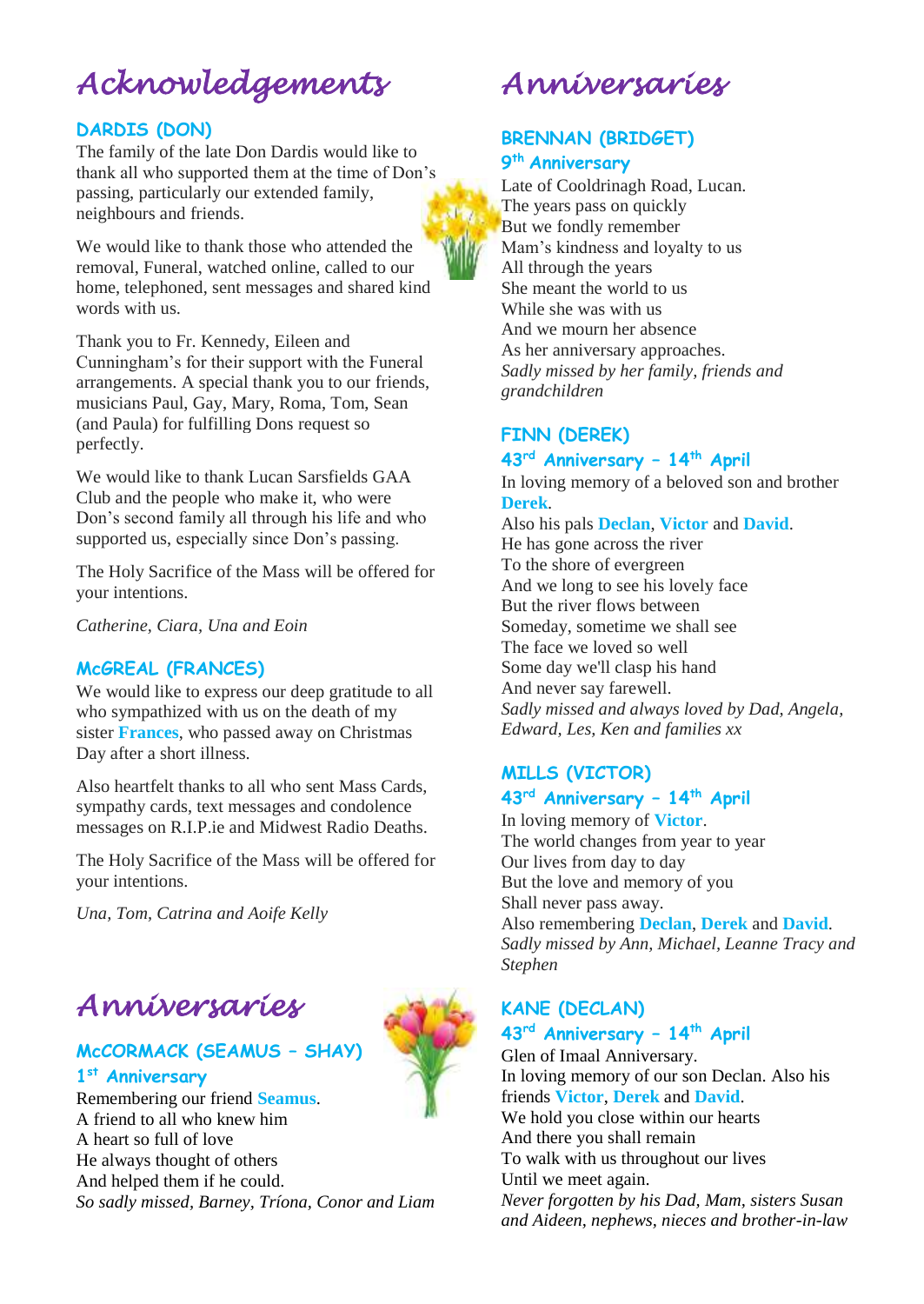## *Anniversaries*

### **FITZGERALD (ANNE)**

#### **2 nd Anniversary – 7 th April**

Late Dodsboro and Woodview Lucan. Mam - you are near Even if we don't see you You are with us Even if you are far away You are in our hearts In our thoughts In our lives Always. *Remembered with love, daughter Pam, son Chris, granddaughter Roxy Amber, sisters Bernie and Marie and Brother Bo*

#### **MILLS (MONICA)**

#### **5 th Anniversary**

No matter how life changes No matter what we do A special place within our hearts Is always kept for you. *Miss you Mon, Tríona, Barney, Conor, Liam and Áine*



Ireland's Child & Family Agency

TUSLA in South Dublin are looking for foster Carers. Right now, in your community there are vulnerable children and young people who need a safe and supportive place to live. We are looking for carers in communities like Rathfarnham; Lucan; Clondalkin; Inchicore and Adamstown. Become a foster carer today to help a child realise just how amazing they are... For more information: Freephone: 1800 226 771 E: [tusla.fostering@tusla.ie](mailto:tusla.fostering@tusla.ie) Find out more at fostering.ie

## **Lucan Library Events**

**Lucan Library Movie Club** are delighted to present our next Film, "**On Golden Pond**", on **Tuesday April 12th at 6pm!**

To book a place just contact the Library at 01 6216422 or come to the main desk and ask. We are serving refreshments at 5.30pm before the movie starts so please drop in and partake! #movieclub #lucanlibrary

#### **Fun Science Workshop with the Nutty Scientist**

Thursday, April 14, 2022 at 3:30 Pm Utc+01 Learn to make foaming Elephant Toothpaste, a chemical reaction created from the formation of gas bubbles. Also learn how to extract gooey DNA from strawberries, the genetic material that all of us have inside our bodies. This activity is for 8-12 year olds and takes place in the library. Spaces are limited to ensure social distancing.

#### **Exhibition**

With Easter just around the corner we are delighted to present, "**Easter traditions from Pagan to Present**" a fab exhibition for Kids and Adults alike!

So just drop in and read a little about the traditions & history of Easter and their fascinating Pagan origins!

#### **Easter Treasure Hunt at Tandy's Lane Park Tandy's Lane, Lucan**

#### Wednesday, April 13, 2022 at 2:30 Pm Utc+01

This event will take place in Tandy's Lane Park.

N.B. Start times will be every ten minutes between 2.30pm and 4pm.

You will be emailed a map with the starting point where you will greeted by library staff. Suitable for children aged 4+. Children must be accompanied by an adult.



Fun for all the family in this treasure hunt. Follow the clues and you can't lose!

Please book for the total number of tickets you require for your group in one booking, excluding adults. Please come to our starting point only at the time you have booked.

Please note that this event is subject to change or cancellation, dependent on weather conditions.

#### **Snap Circuits!**

Wednesday, April 20, 2022 at 2:30 Pm Utc+01 Workshop for 9-12 year olds. Snap Circuits® teaches basic engineering, electronics and circuitry concepts by using building components with snaps to assemble electronic circuits on a simple "rows-and-columns" base grid. This workshop takes place in the library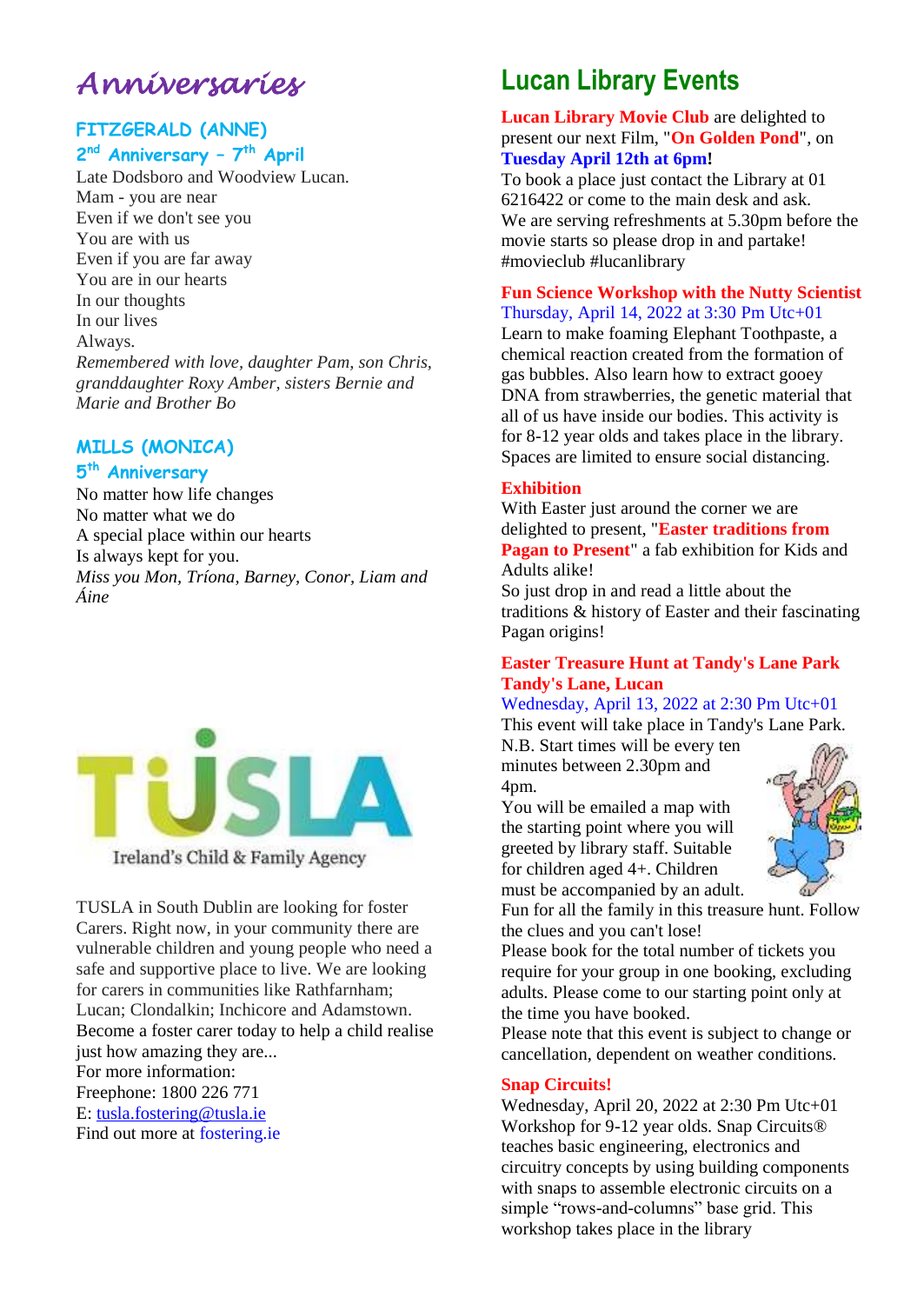

Well done to our graduates of the 2021 Foundation Certificate in Youth Leadership & Community Action, aka Dermot Early Youth Leadership Initiative, ceremony took place in NUIG on Saturday 2nd April.



**In the photo, from left to right:** Sarah Power, Kate Murphy, Cathy Cosgrove, Rhian Hawkins, Niall Higgins, Daniel Kane, Andrew Kennedy & Cian Cregg

**Please note** that the Club Bar will be closed Saturday 9<sup>th</sup> April to make arrangements for the Dinner Dance, but don't worry it will be open again at 7:30pm and all you need is a ticket



**Lucan Healthy Clubs** are asking members to donate an Easter Egg for a homeless person this Easter.

**Easter Camps.** U13-U16 Hurling & Camogie Skills camp which will take place from 11th-13th April. We've updated our Easter camp to include

some of Dublin's and Sars most notable players who will be coaching the teams during the Easter break. To book (places going fast), please go to [Club/Society Registrations -](https://member.clubforce.com/memberships_cart_m.asp?LL_ID=480&intMF_ID=10093#Anchor) Lucan Sarsfields [GAA Club Events \(clubforce.com\)](https://member.clubforce.com/memberships_cart_m.asp?LL_ID=480&intMF_ID=10093#Anchor) The following week sees the return of our Easter camp for younger players, those aged 6 to those on the u12 teams. This is a mixed camp where girls and boys will do camogie/hurling and football/ladies football during the week, improve their skills, have fun and make new friends. The camp runs from 19th-22nd April and spaces can be booked here. [Club/Society Registrations -](https://member.clubforce.com/memberships_cart_m.asp?LL_ID=480&intMF_ID=10087#Anchor) [Lucan Sarsfields GAA Club Events \(clubforce.com\).](https://member.clubforce.com/memberships_cart_m.asp?LL_ID=480&intMF_ID=10087#Anchor)

**Club Lotto.** Last week's Lotto Prize of €9,400 was not won. The Numbers were **6, 10, 19, 26. Lucky Dip prizes** go to Paul Heneghan, PJ



Finnerty, B Young, Patty Moore & Ollie Collins.

Next week's Lotto will be for a iackpot of €9,800. The draw is sponsored by O'Grady's Hearing Care

Services and will be led by Cormac Gordon.

#### **Juvenile Section / Coiste na nÓg:**

Our #sarsstars on duty this week as Dublin Minors David Mulqueen, Adam Rock and Jamie Smith beat Laois. Dublin U16 Camogie Ladies travelling to Birr to face Offaly in the second round of their championship, Lucan represented well with four starters and one sub, Sadhbh Ní Bhuachalla, Chloe O'Shea, Caoimhe Costello, Mia Farrell, Shauna Rooney.

**U11 Camogie.** Half of the girls travelled to Stillorgan to play Kilmacud Crokes. We were well received and the teams partook in two well contested matches. We were very impressed with their hooking and blocking and great team playing. The other half of the girls stayed at home and welcomed St Brigid's, again very evenly matched groups and all the girls got stuck in, and showed off all the skills they had been practicing at training.

**U8 Camogie vs Castleknock:** This week it was the clash of ash as it was time to don the helmets and get the hurls in hand and put that new ash to the test. A skilful game to learn no doubt but with guidance and encouragement from the U8 mentors the girls were sure to make a good account of themselves in their first camogie match against their week-old rivals Castleknock who they had just done battle with in the football. Despite the fact at this stage it's all ground hurling it did not leave spectators wanting, with great tackles, hustling for the ball, striking and blocking on display from all the girls. The girls displayed a hunger and enthusiasm for the game.